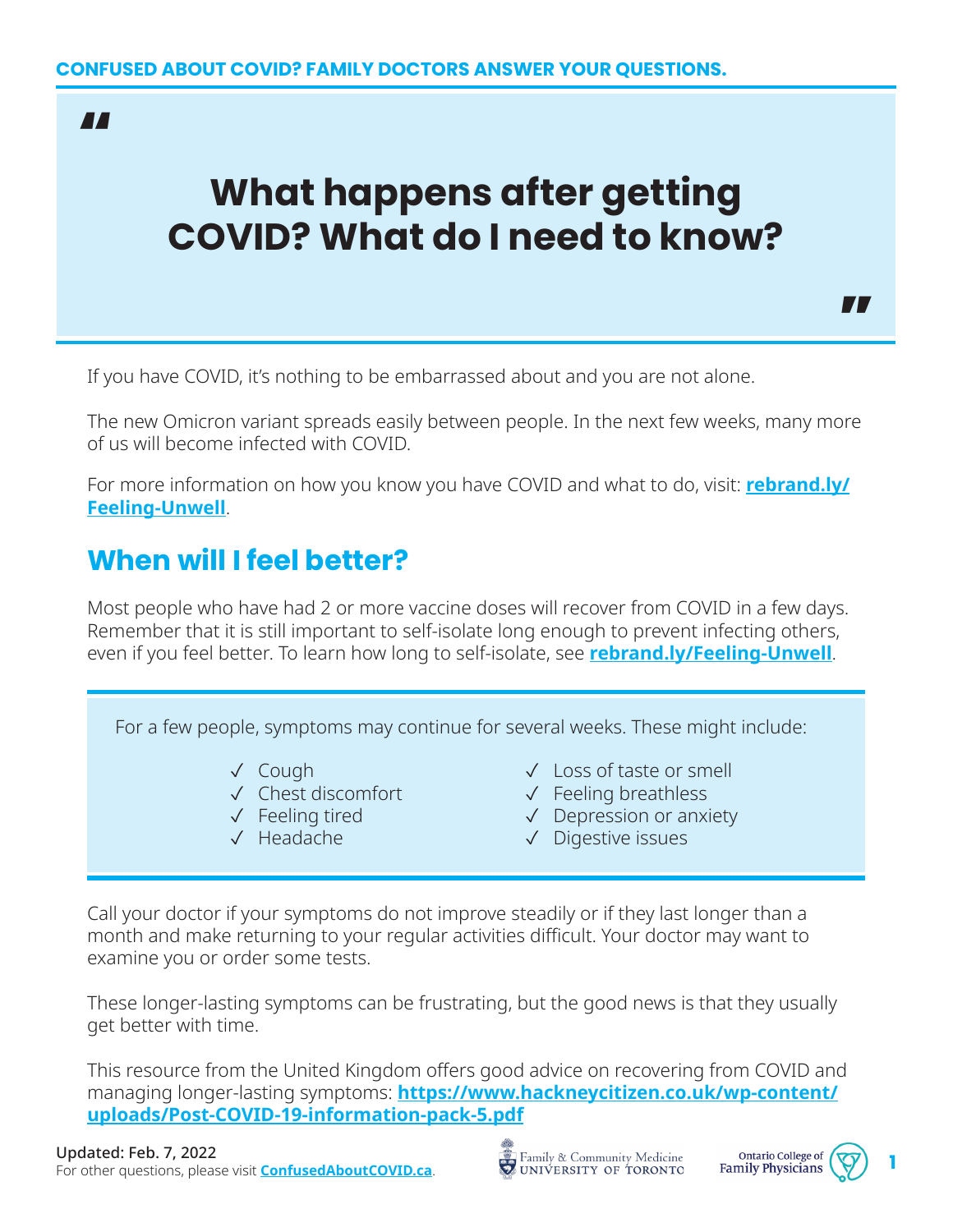

### **Can I get COVID again? Can I spread it to others?**

Getting COVID temporarily protects you from getting it again. For most people this protection lasts 3 months, but it could be less for some people and more for others — it is impossible to predict exactly.

#### **If you had COVID, you can get it again** — **and spread it to other people.**

Even after you have recovered, it is still important to follow public health advice. Continue to wear a tight-fitting mask, keep at least 2 meters apart from others, limit your contacts, wash your hands often and avoid places with poor ventilation.



### **Do I need to test to make sure my infection is over?**

Some workplaces or schools may require you to do a RAT (Rapid Antigen Test) if you are returning within 10 days of your symptoms starting.

Ten days after your symptoms started (or you took a test that came back positive), you will no longer be able to spread COVID to another person. **After 10 days, you do not need a Rapid Antigen Test (RAT) to confirm your infection is over.**

If your self-isolation is only 5 days, it is important that you continue to avoid people who are at high risk of serious illness from COVID until 10 days after your symptoms started.

**PCR tests should not be used to confirm your infection is over.** The PCR test is very sensitive. Even after recovering, you can test positive for several weeks.

You do not need a doctor's note to return to work or school.